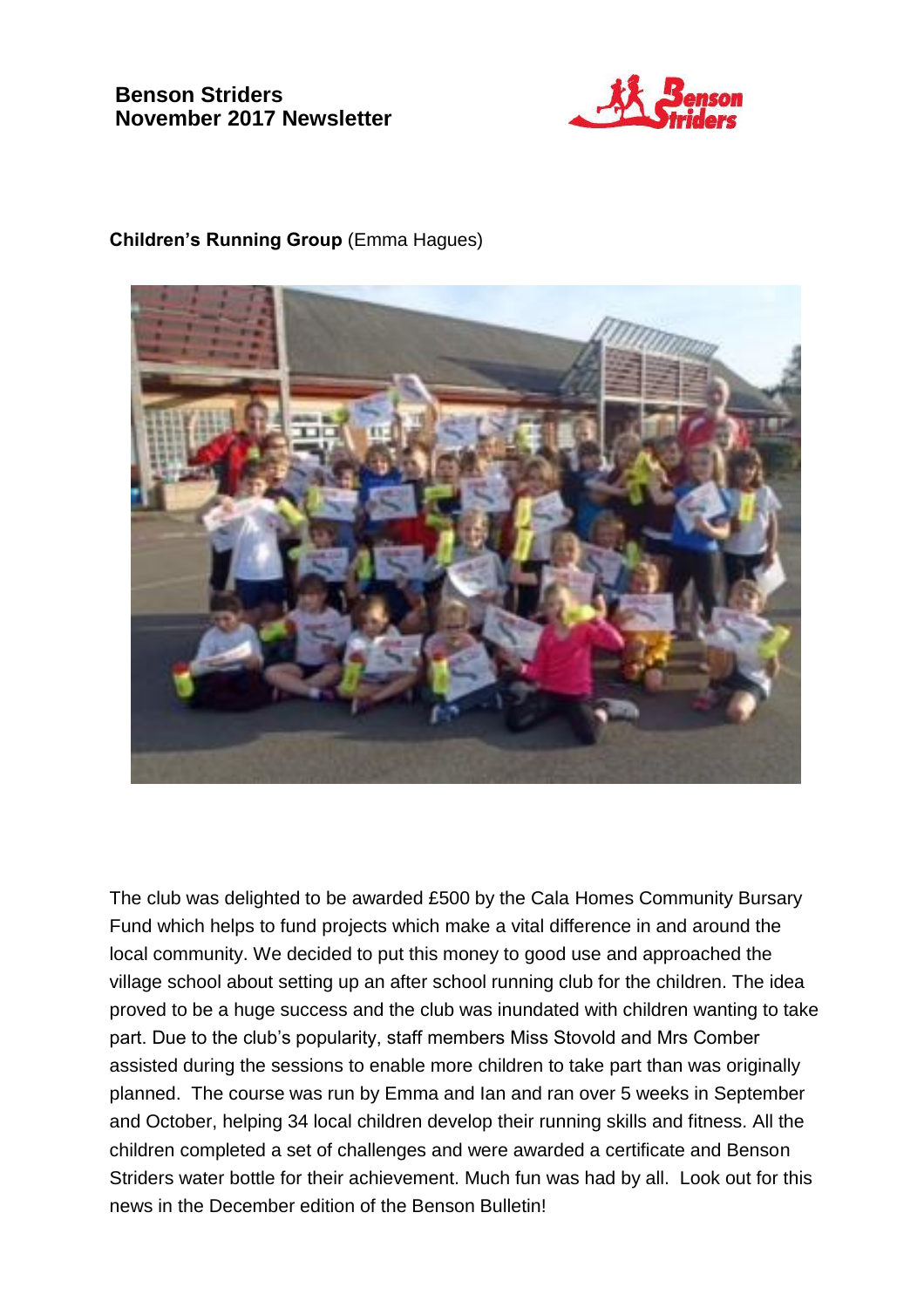## **Remembrance Day Parade in Benson**

For the first year Benson Striders are contributing a wreath and will be laying their wreath along with other local clubs and organisations to show their support at the Remembrance Day Parade on Sunday 12<sup>th</sup> November. Do come along to show your support.

## **Wednesday Intervals** (Dee and Emma)

These sessions are free and open to all members and are a great way of building up your stamina. Don't forget your head torch and high viz jackets.

## **Monday Circuits** (Dee)

These are great 'secret weapon' sessions for all members. A quick way to gain fitness and running speed. Space is limited, check availability with Dee Bryson.

**London Marathon club ballot place:** Congratulations to Dee and good luck with the training!

## **Facebook Members Group** (Anna Malkin)

Keep in touch and up to date with all the news on social media via Facebook. There's a new Members Only Group, so if you want to organize a run with your fellow running members without it being public, or a social event, or share photos please feel free. We'll be adding all new members, but if we've missed you off by accident, feel free to request to be added.

## **Welfare** (Anna Keith)

- Did you know 112 is better than 999 if you are in a poor signal area.
- And you can use the emergency button on someone's smart phone if you don't know their passcode. Just press the button in the bottom left of the passcode screen.



• Jog leader refresher training is due after three years, so we'll be in touch to let individuals know when this is.